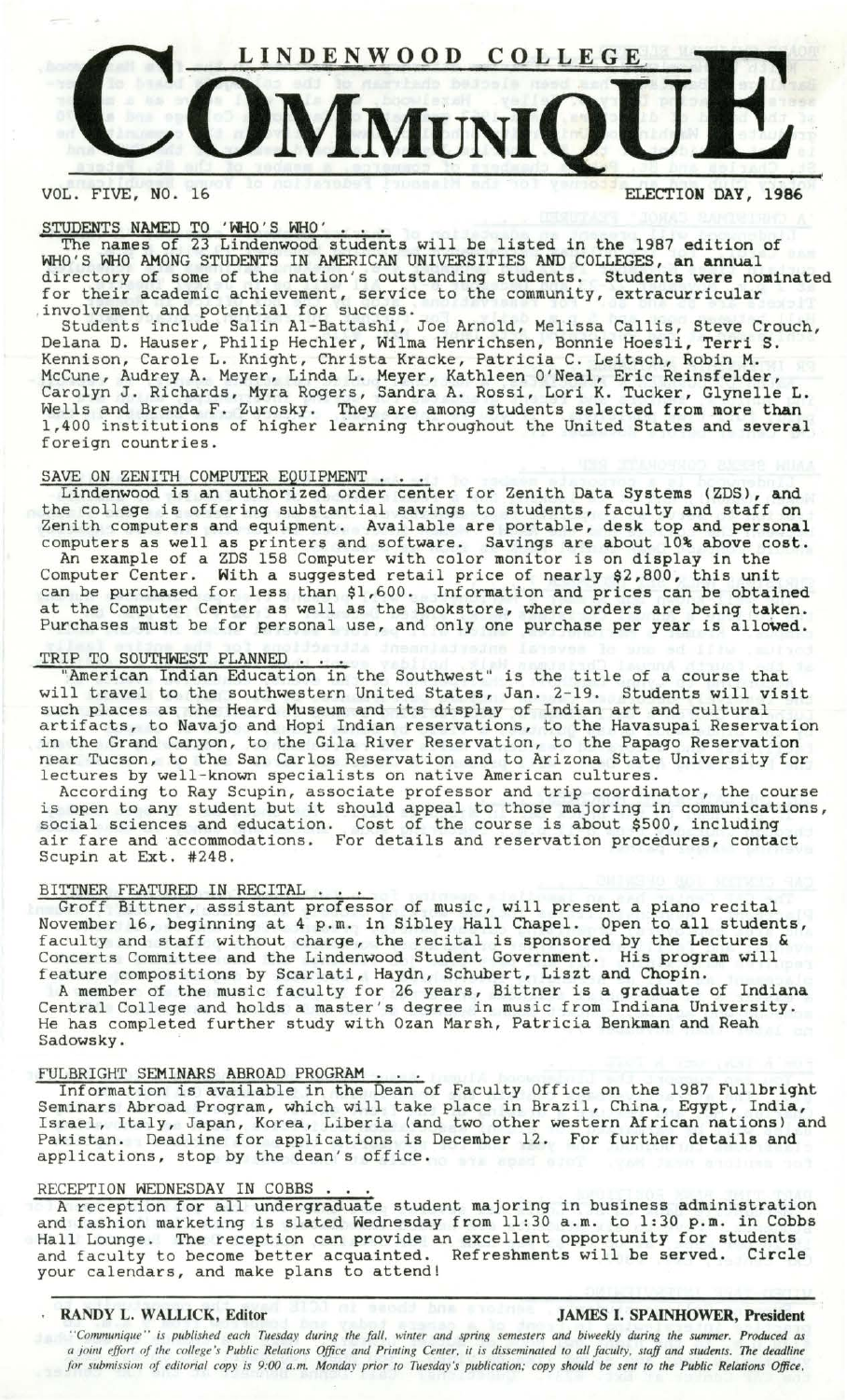BOARD CHAIRMAN ELECTED . . . .<br>Keith W. Hazelwood, a St. Charles attorney and partner in the firm Hazelwood, Barklage & Barklage, has been elected chairman of the college's board of overseers, replacing Larry G. Kelley. Hazelwood, who also will serve as a member of the board of directors, is a 1967 graduate of Dartmouth College and a 1970 graduate of Washington University School of Law. Active in **the community, he**  is past president of the St. Charles Jaycees, a board member of **the YMCA and**  St. Charles and St. Peters chambers of commerce, a member of the St. **Peters**  Rotary Club and an attorney for the Missouri Federation of Young **Republicans.**  Xotary Club and an attorney for the<br>A CHRISTMAS CAROL' FEATURED . . .<br>Lindenwood will present an adaptat

Lindenwood will present an adaptation of Charles Dickens' classic, "A Christmas Carol," for its holiday performance beginning November 19 with 8 p.m. curtain times November 19-22 and December 4-6. Weekend matinees are scheduled at 2 p.m. November 22-23 and December 6-7. All will be in Jelkyl Theatre. Tickets are \$5 and \$6. For reservations, stop by the Box Office in **Roemer**  Hall between noon and 5 p.m. daily. For further information, contact Matt Schliesman at the Performing Arts Dept., Ext. #218.<br>PR INTERNSHIP AVAILABLE ....

Aaron D. Cushman & Associates, a national public relations **agency, is recruit**ing juniors, seniors and recent graduates for spring internships, which are paid, full-time positions. If you're interested, contact Donna Bennett in the CAP Center before November 17.

### AAUW SEEKS CORPORATE REP.

Lindenwood is a corporate member of the American Association of University Women (AAUW), and it is looking for a female member of the faculty or administration to serve as corporate representative. This person serves as the liaison between the college and the AAUW. Women interested in serving in this capacity should contact Dean Daniel Keck as soon as possible.

CHRISTMAS WALK SET DECEMBER 7 . . .<br>The well-known Bob Kramer's Marionettes will present free performances during the college's Annual Christmas Walk, slated December 7 from 4-7:30 p.m. on campus. Kramer's Marionettes, which will perform several shows in Young Auditorium, will be one of several entertainment attractions for the entire family at the fourth Annual Christmas Walk, holiday event that is becoming a tradition.

According to Lynne Landholt, chairperson of the event, tentative events on the festively-decorated campus include performances by St. Charles Emanuel Lutheran Church's Bell Ringers, storytelling events for children, performances by the Lindenwood Brass Quintet, a visit by Santa Claus, tours of campus facilities and decorated residence halls and refreshments. Following the event, the Performing Arts Dept. will present "A Christmas Carol" at 8 p.m. in Jelkyl.

GOT THE LATE-NIGHT MUNCHIES? . If so, head to the Snack Bar in Niccolls Hall. The Snack Bar is open **Sunday**  through Thursday from 8-11 p.m., featuring soda, snacks and candy to ease **those**  evening hunger pains.

### CAP CENTER JOB OPENING

The CAP Center has an immediate opening for a full-time Coordinator of Job Placement. Responsibilities include working closely with faculty, staff, alumni and area employers; organizing career panels, presentations and recruitment events; and facilitating career preparatory workshops. The position also requires maintaining full and part-time job listings and coordinating student placement as well as arranging internships. A bachelor's degree is required, a master's in the social sciences preferred. If you're interested or know of someone who may be, contact Donna Bennett at the CAP Center, extension #307, no later than November 7.

no later than November /.<br>FOR A TEN, GET A TOTE ....<br>You can support the Lindenwood Alumni Association by purchasing a tote bag for \$10. The attractive bags contain the inscription, Lindenwood College, St. Charles, MO, and feature a drawing of the front gates. Proceeds from **the bag**  sales will be earmarked for alumni association activities, such as renovating classrooms throughout the year and for sponsoring the baccalaureate reception for seniors next May. Tote bags are on sale at the Bookstore.

ror seniors next May. Tote bags are on sale at the Bookstore.<br>PART-TIME BANK POSITIONS ...<br>Mercantile Bank in St. Louis has several part-time clerical positions open for students. Five to six students are needed immediately to work flexible hours, 15-20 per week, at up to \$5 per hour. For details, contact Donna Bennett in the CAP Center, Ext. #307.

### VIDEO-TAPE INTERVIEWING.

Evening College students, seniors and those in LCIE have the opportunity to practice interviewing in front of a camera today and tomorrow from 9 a.m. to 4:30 p.m. in the Night Owl Nook of Butler Library. Here's a chance to **see what**  you really look and sound like on video. You must register! To do so, call the CAP Center at Ext. #237. Questions? Call Donna Bennett at the CAP Center.